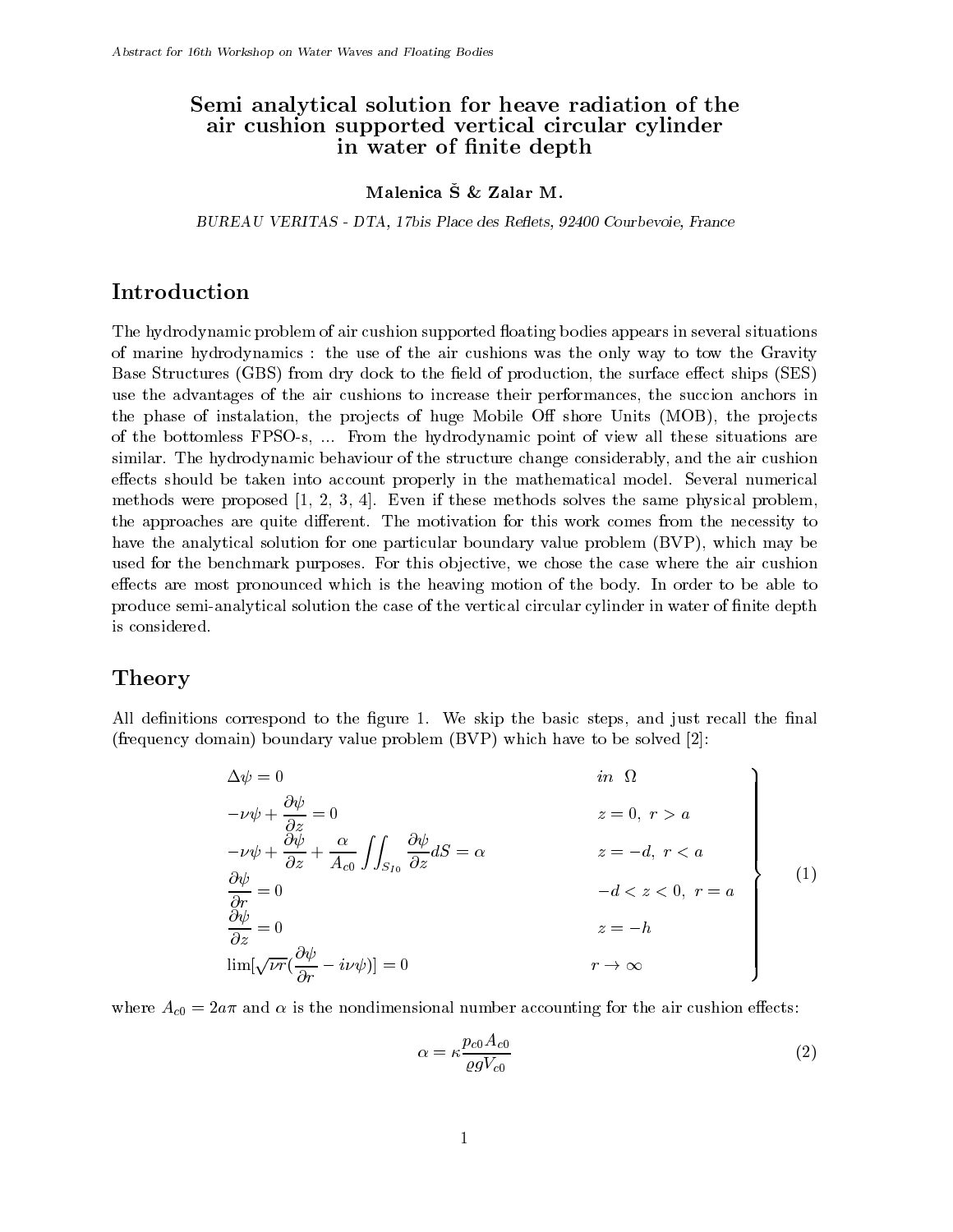

Figure 1: Basic configuration and notations

#### Potential decomposition

As usually, we make use of the eigenfunction expansions to represent the potential in the different domains (exterior and interior). We note that,due to the fact that only heave is considered, only the  $0 - th$  Fourier mode in the Fourier series expansion in circumferential direction, need to be considered.

In the exterior domain we write the well known representation:

$$
\psi^{ex} = c_0 f_0(z) H_0(k_0 r) + \sum_{n=1}^{\infty} c_n f_n(z) K_0(k_n r)
$$
\n(3)

where  $\nu = k_0 \tanh k_0 h = -k_n \tan k_n h$ ,  $H_0$  is the Hankel function,  $K_0$  is the modified Bessel function of the second kind, and:

$$
f_0(z) = \frac{\cosh k_0(z+h)}{\cosh k_0 h} \qquad , \qquad f_n(z) = \frac{\cos k_n(z+h)}{\cos k_n h} \tag{4}
$$

Concerning the interior domain, the situation is little bit more complicated due to the presence of the air cushion interface i.e. the "unusual" boundary condition which should be applied on it. In order to find the correct eigenfunction expansion for the interior potential, first we assume the solution as a combination of one homogeneous and one particular part:

$$
\psi^{in} = \psi_h^{in} + C\psi_p^{in} \tag{5}
$$

where the associated free surface conditions at interface are:

$$
-\nu\psi_h^{in} + \frac{\partial\psi_h^{in}}{\partial z} = 0 \qquad , \qquad -\nu\psi_p^{in} + \frac{\partial\psi_p^{in}}{\partial z} = 1 \tag{6}
$$

For the homogeneous part  $\psi_h^{\dots}$  we can write the representation similar to  $\psi^{\dots}$  :

$$
\psi_h^{in} = b_0 g_0(z) J_0(k_0 r) + \sum_{n=1}^{\infty} b_n g_n(z) I_0(k_n r)
$$
\n(7)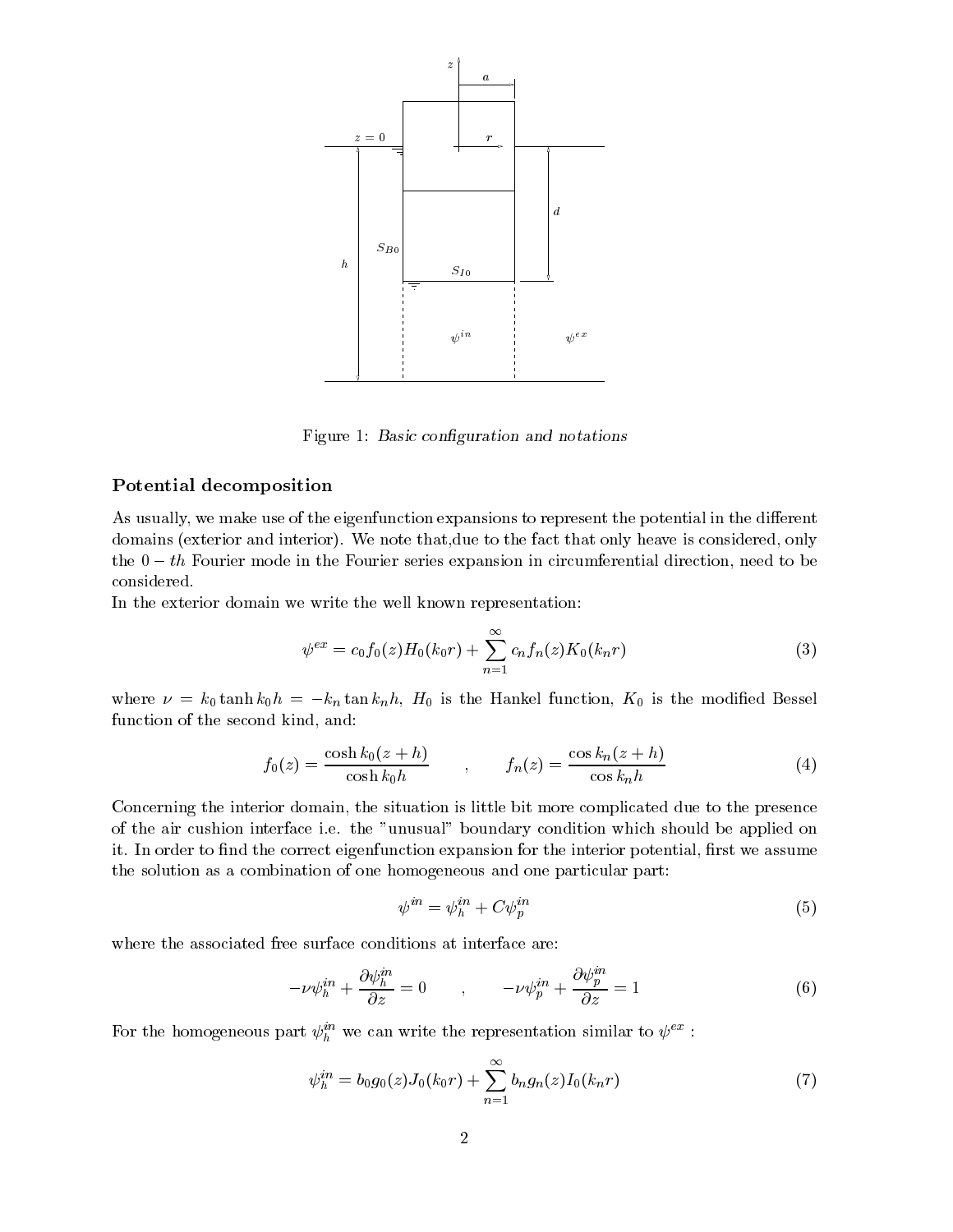where  $J_0$  stands for the Bessel function of the first kind,  $I_0$  stands for the modified Bessel function of the first kind, and:

$$
g_0(z) = \frac{\cosh \kappa_0(z+h)}{\cosh \kappa_0(h-d)} \qquad , \qquad g_n(z) = \frac{\cos \kappa_n(z+h)}{\cos \kappa_n(h-d)} \tag{8}
$$

with  $\nu = \kappa_0 \tanh \kappa_0(h - d) = -\kappa_n \tan \kappa_n(h - d).$ The particular solution may be found, by inspection:

$$
\psi_p^{in} = -\frac{1}{\nu} \tag{9}
$$

From the boundary condition at the interface, we can now deduce the constant C:

$$
C = \alpha \left[ 1 - \frac{\nu}{2a\pi} \int_0^{2\pi} \int_0^a \psi_h^{in} r dr d\theta \right] = \alpha \left\{ 1 - \nu \left[ b_0 \frac{J_1(\kappa_0 a)}{\kappa_0} + \sum_{n=1}^\infty b_n \frac{I_0(\kappa_n r)}{\kappa_n} \right] \right\} \tag{10}
$$

which gives the following final expression for  $\psi^{in}$ :

$$
\psi^{in} = -\frac{\alpha}{\nu} + b_0 \left[ \frac{\alpha}{\kappa_0} J_1(\kappa_0 a) + g_0(z) J_0(\kappa_0 r) \right] + \sum_{n=1}^{\infty} b_n \left[ \frac{\alpha}{\kappa_n} I_1(\kappa_n a) \right] + g_n(z) I_0(\kappa_n r) \tag{11}
$$

In order to obtain the unknown coefficients  $b_n$  and  $c_n$  we make use of the orthogonality of the eigenfunctions by applying the boundary condition on the cylinder and the continuity conditions (potential and radial velocity) at the intersection of the exterior and interior domains:

$$
\int_{-h}^{-d} \psi^{ex} g_n(z) dz = \int_{-h}^{-d} \psi^{in} g_n(z) dz \qquad ; \qquad n = 0, \infty
$$
\n
$$
\int_{-h}^{0} \frac{\partial \psi^{ex}}{\partial r} f_n(z) dz = \int_{-h}^{-d} \frac{\partial \psi^{in}}{\partial r} f_n(z) dz \qquad ; \qquad n = 0, \infty
$$
\n(12)

This leads to the following type of the linear system of equations for  $b_n$  and  $c_n$ :

$$
b_{l} = c_{0}D_{l0} + \sum_{n=1}^{\infty} c_{n}D_{ln} + F_{l} \qquad ; \qquad l = 0, \infty
$$
  

$$
c_{l} = b_{0}E_{l0} + \sum_{n=1}^{\infty} b_{n}E_{ln} + G_{l} \qquad ; \qquad l = 0, \infty
$$
 (13)

where the coefficients  $D_{ln}$ ,  $E_{ln}$ ,  $F_l$  and  $G_l$  follow from (12).

#### Forces

The forces are obtained by integrating the pressure over the body surface (hydrodynamic and air cushion pressure). It may be shown [2] that, in the case of radiation, the force can be written in the following form:

$$
F_{ij} = -\omega^2 A_{ij} + i\omega B_{ij} = \varrho \omega^2 \left[ \int \int_{S_{B0}} \varphi_{Rj} N_i dS + \frac{\alpha}{1+\alpha} \int \int_{S_{I0}} \varphi_{Rj} N_i dS \right]
$$
(14)

where  $A_{ij}$  and  $B_{ij}$  are the well known added mass and damping coefficients and  $\varphi_{Rj}$  is the radiation potential (in our case  $\psi$ ).